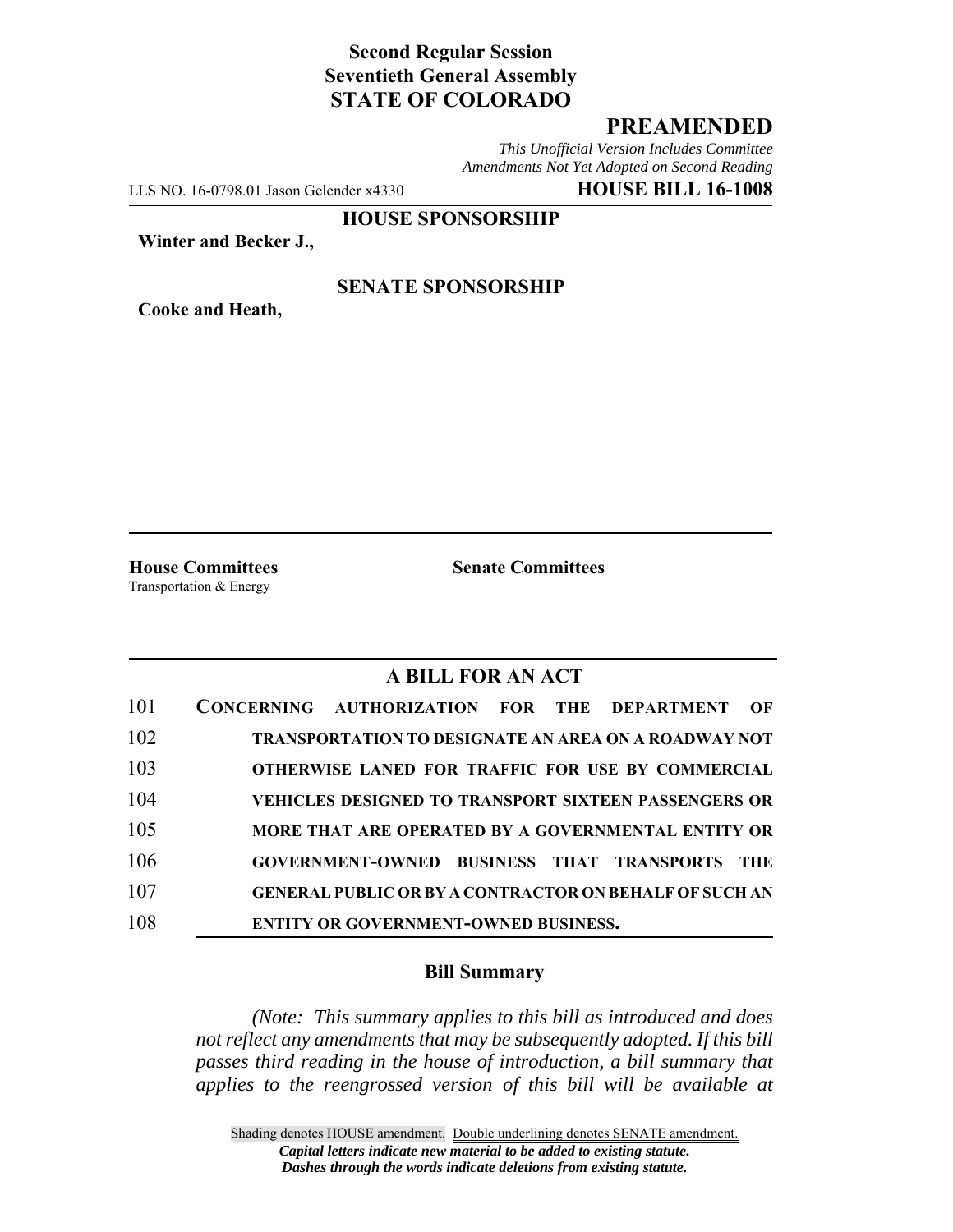### *http://www.leg.state.co.us/billsummaries.)*

The department of transportation (CDOT) is authorized to designate an area on a roadway not otherwise laned for traffic for use by commercial vehicles designed to transport sixteen passengers or more, including the driver, that are operated by a governmental entity or government-owned business that transports the general public or by a contractor on behalf of such an entity or government-owned business. CDOT must consult with the Colorado state patrol before making such a designation and establishing conditions of use for the designated area. CDOT must impose and each authorized user must acknowledge the conditions of use for the designated area by written agreement.

 *Be it enacted by the General Assembly of the State of Colorado:* **SECTION 1.** In Colorado Revised Statutes, 42-4-1007, **amend** (2); and **add** (3) as follows: **42-4-1007. Driving on roadways laned for traffic.** (2) Any person who violates any provision of this section commits a class A 6 t<del>raffic infraction</del> THE DEPARTMENT OF TRANSPORTATION MAY DESIGNATE WITH SIGNAGE AN AREA ON A ROADWAY NOT OTHERWISE LANED FOR TRAFFIC FOR USE BY COMMERCIAL VEHICLES, AS DEFINED IN SECTION 42-4-235 (1) (a), THAT ARE DESIGNED TO TRANSPORT SIXTEEN OR MORE PASSENGERS, INCLUDING THE DRIVER, AND THAT ARE OPERATED BY A GOVERNMENTAL ENTITY OR GOVERNMENT-OWNED BUSINESS THAT TRANSPORTS THE GENERAL PUBLIC OR BY A CONTRACTOR ON BEHALF OF SUCH AN ENTITY OR GOVERNMENT-OWNED BUSINESS. USE OF SUCH AN AREA IS LIMITED TO VEHICLES AUTHORIZED BY THE DEPARTMENT OPERATING UNDER CONDITIONS OF USE ESTABLISHED BY THE DEPARTMENT 16 BUT, SUBJECT TO THE CONDITIONS OF USE, THE DRIVER OF AN AUTHORIZED VEHICLE HAS SOLE DISCRETION TO DECIDE WHETHER OR NOT TO DRIVE ON SUCH AN AREA BASED ON THE DRIVER'S ASSESSMENT OF THE SAFETY OF DOING SO.THE DEPARTMENT SHALL CONSULT WITH THE COLORADO STATE